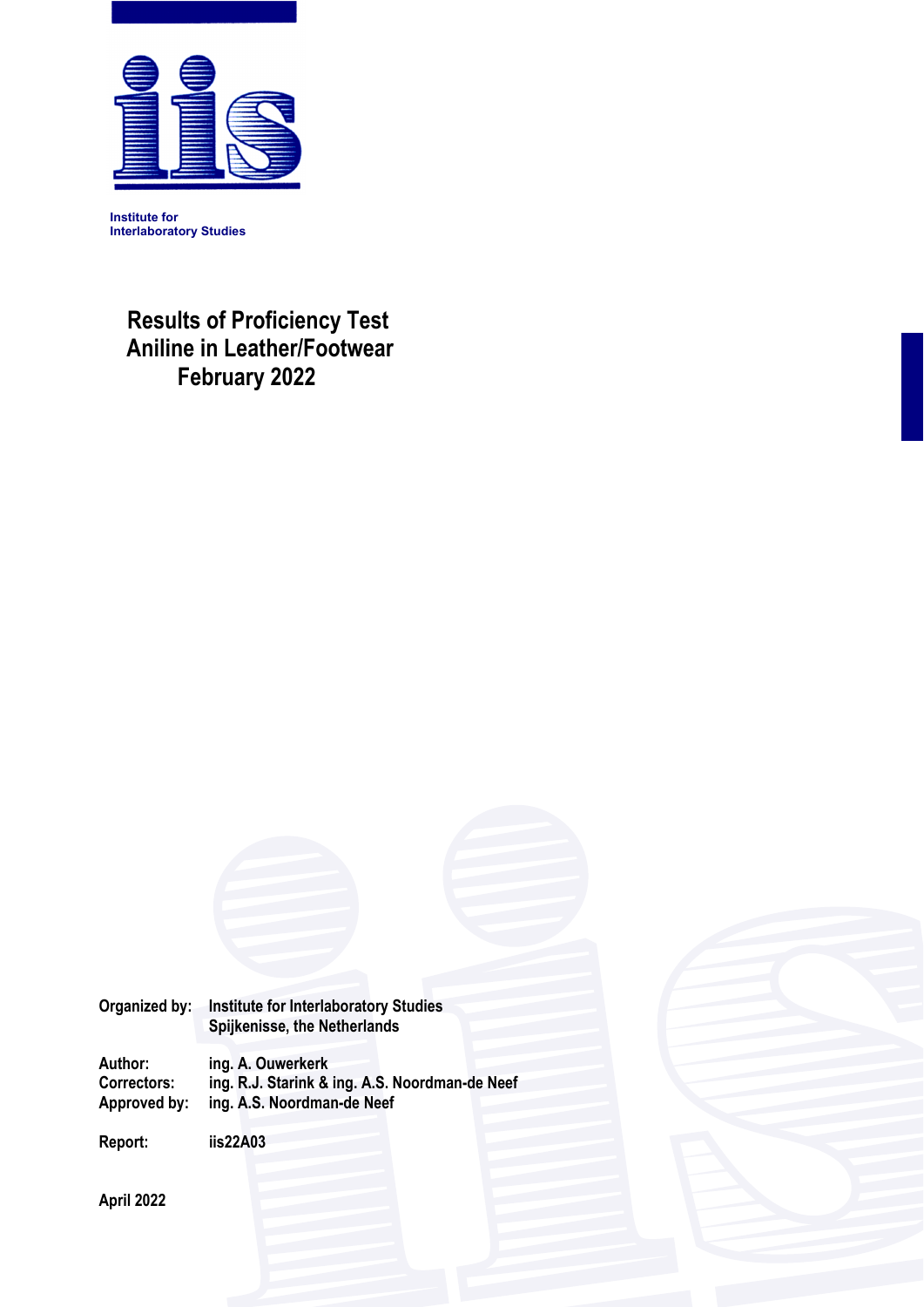### **CONTENTS**

| $\mathbf{1}$   |  |
|----------------|--|
| 2              |  |
| 2.1            |  |
| 2.2            |  |
| 2.3            |  |
| 2.4            |  |
| 2.5            |  |
| 3              |  |
| 3.1            |  |
| 3.2            |  |
| 3.3            |  |
| $\overline{4}$ |  |
| 4.1            |  |
| 4.2            |  |
| 4.3            |  |
| 4.4            |  |
| 5              |  |
| 6              |  |

# Appendices: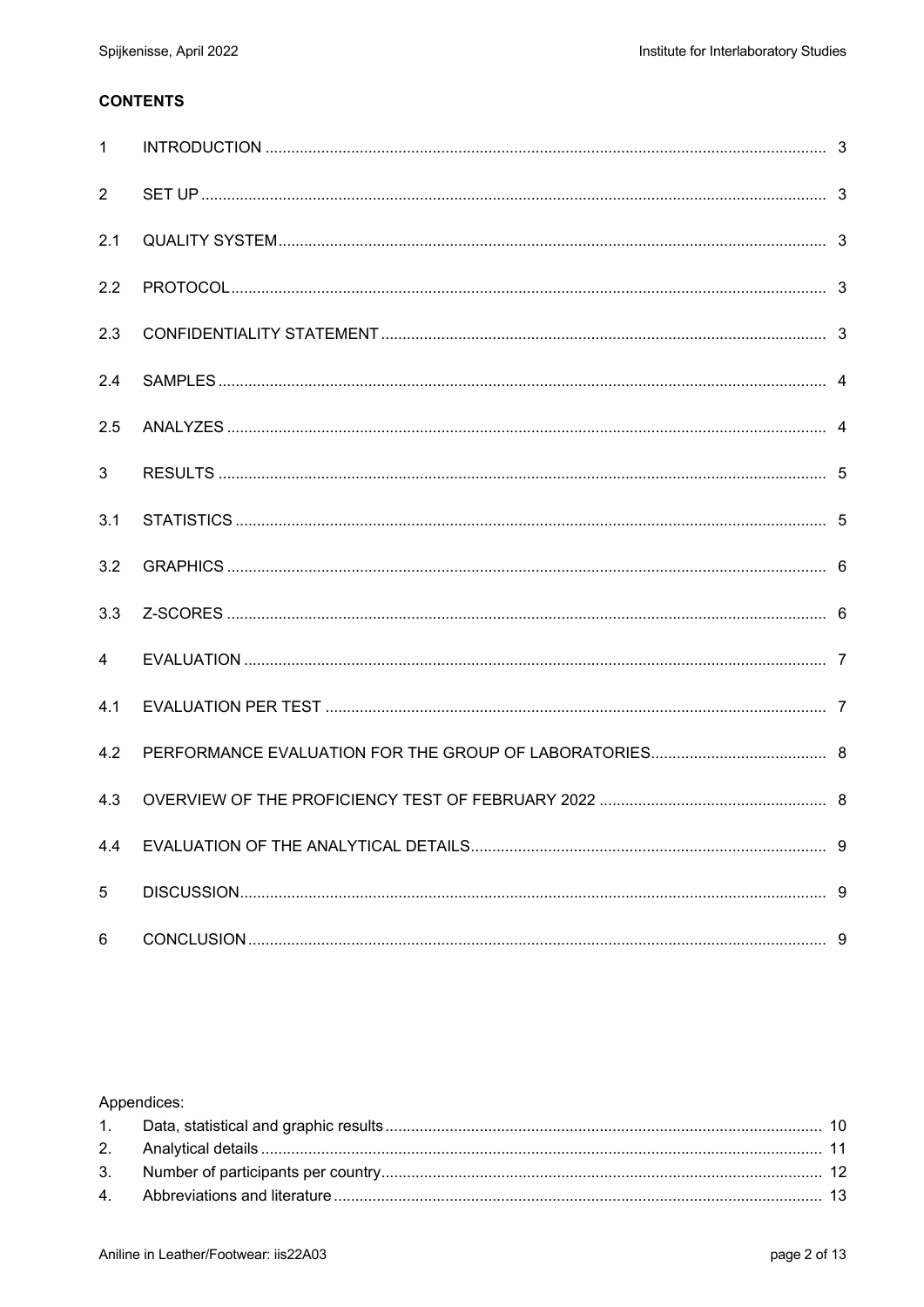### **1 INTRODUCTION**

The determination of Aniline in leather is known to give problems with the comparability of laboratory results. However, no appropriate reference materials are yet available. As an alternative, participation in a proficiency test may enable laboratories to check their performance. Therefore, on request of several participants a proficiency test (laboratoryevaluating interlaboratory study) for the determination of Aniline in Leather was organized by the Institute for Interlaboratory Studies in 2022.

In this interlaboratory study 24 laboratories in 14 different countries registered for participation. See appendix 3 for the number of participants per country. In this report the results of the Aniline in Leather/Footwear proficiency test are presented and discussed. This report is also electronically available through the iis website www.iisnl.com.

### **2 SET UP**

The Institute for Interlaboratory Studies (iis) in Spijkenisse, the Netherlands, was the organizer of this proficiency test (PT). Sample analyzes for fit-for-use and homogeneity testing were subcontracted to an ISO/IEC17025 accredited laboratory. It was decided to send one leather sample of 3 grams labelled #22512. The participants were requested to report rounded and unrounded test results. The unrounded test results were preferably used for the statistical evaluation.

### **2.1 QUALITY SYSTEM**

The Institute for Interlaboratory Studies in Spijkenisse, the Netherlands, has implemented a quality system based on ISO/IEC17043:2010. This ensures strict adherence to protocols for sample preparation and statistical evaluation and 100% confidentiality of participant's data. Feedback from the participants on the reported data is encouraged and customer's satisfaction is measured on regular basis by sending out questionnaires.

# **2.2 PROTOCOL**

The protocol followed in the organization of this proficiency test was the one as described for proficiency testing in the report 'iis Interlaboratory Studies: Protocol for the Organisation, Statistics and Evaluation' of June 2018 (iis-protocol, version 3.5). This protocol is electronically available through the iis website www.iisnl.com, from the FAQ page.

### **2.3 CONFIDENTIALITY STATEMENT**

All data presented in this report must be regarded as confidential and for use by the participating companies only. Disclosure of the information in this report is only allowed by means of the entire report. Use of the contents of this report for third parties is only allowed by written permission of the Institute for Interlaboratory Studies. Disclosure of the identity of one or more of the participating companies will be done only after receipt of a written agreement of the companies involved.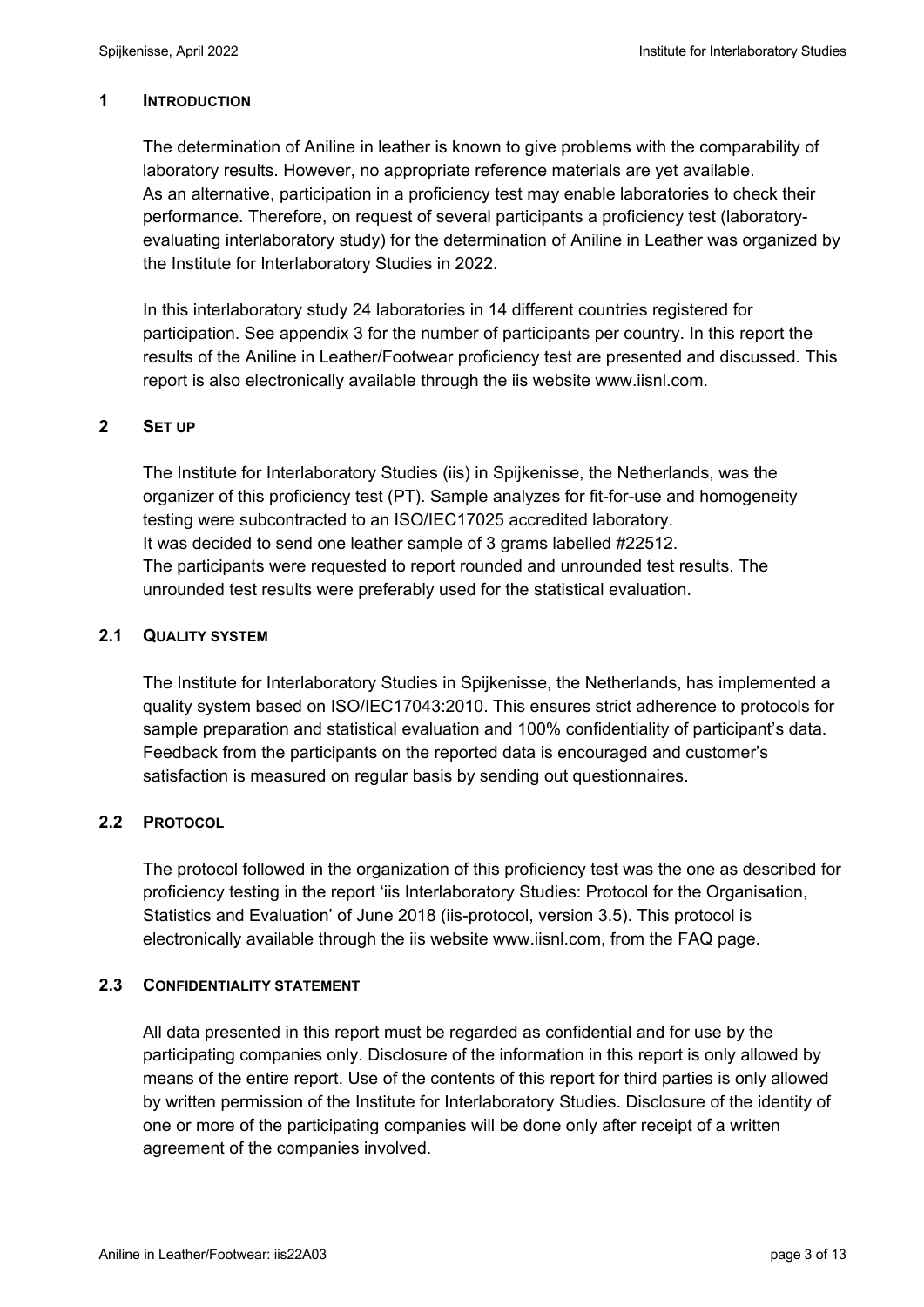### **2.4 SAMPLES**

A batch of brown leather positive on Aniline was purchased on the local market. The batch was grinded into small pieces and after homogenization 40 small plastic bags were filled with approximately 3 grams each and labelled #22512.

The homogeneity of the subsamples was checked by the determination of Aniline in accordance with ISO17234 on 8 stratified randomly selected subsamples.

|                 | Aniline<br>in mg/kg |
|-----------------|---------------------|
| sample #22512-1 | 69.079              |
| sample #22512-2 | 74.911              |
| sample #22512-3 | 80.334              |
| sample #22512-4 | 77.703              |
| sample #22512-5 | 83.405              |
| sample #22512-6 | 76.794              |
| sample #22512-7 | 77.925              |
| sample #22512-8 | 78.915              |

Table 1: homogeneity test results of subsamples #22512

From the above test results the relative standard deviation (RSD) was calculated and compared with 0.3 times the average relative standard deviation derived from the PTs 2010- 2021 of AZO Dyes (see iis memo 2202) in Leather in agreement with the procedure of ISO13528, Annex B2 in the next table.

|                               | Aniline       |
|-------------------------------|---------------|
| RSD% (observed)               | 5.4           |
| reference method              | iis memo 2202 |
| 0.3 x RSD% (reference method) | 81            |

Table 2: evaluation of the relative standard deviation of subsamples #22512

The calculated relative standard deviation is in agreement with 0.3 times the relative standard deviation derived from previous iis PTs 2010-2021 of AZO dyes in Leather. Therefore, homogeneity of the subsamples was assumed.

To each of the participating laboratories one leather sample #22512 was sent on February 02, 2022.

# **2.5 ANALYZES**

The participants were requested to determine Aniline.

It was also requested to report if the laboratory was accredited for the determined component and how many grams of sample intake was used.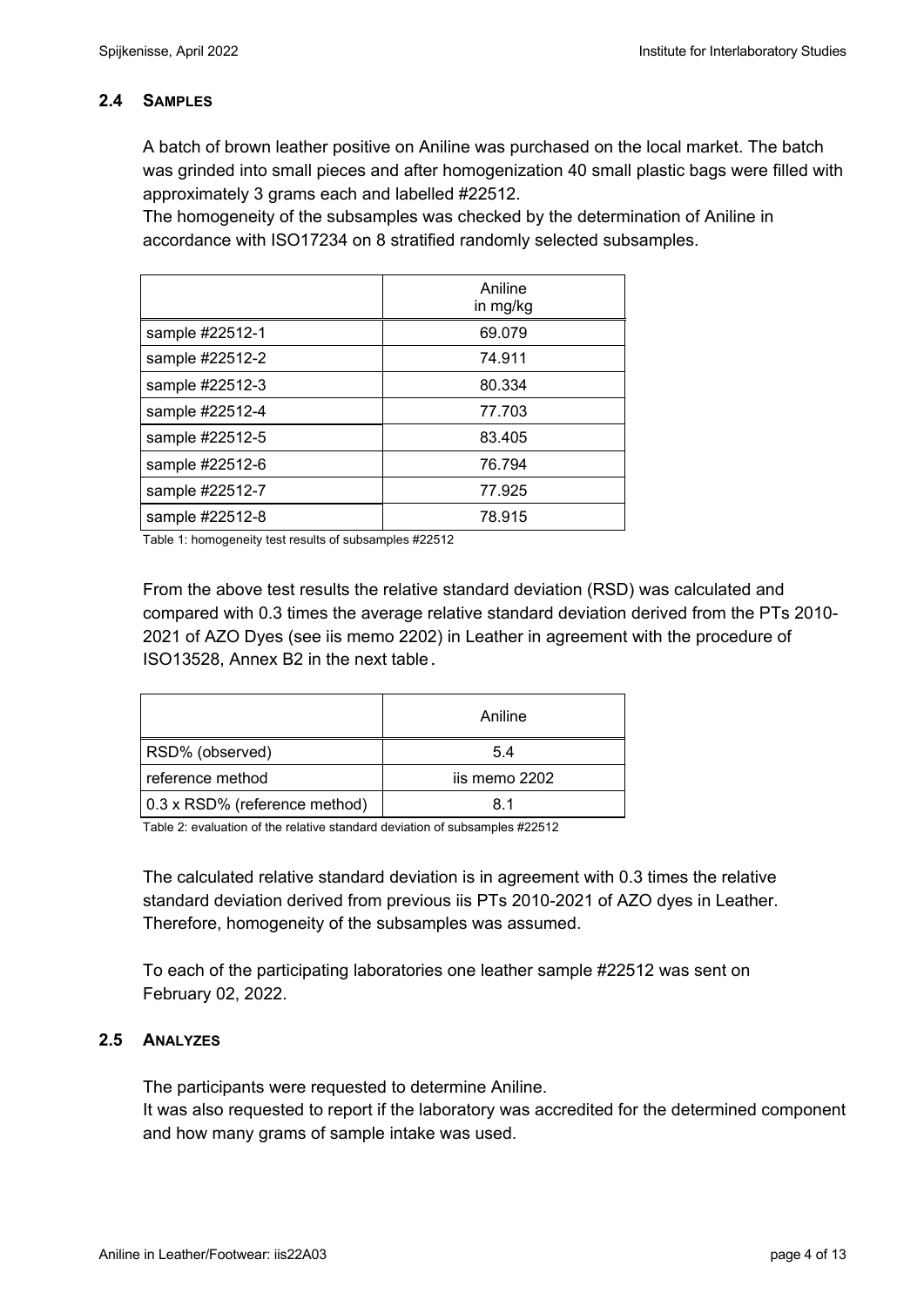It was explicitly requested to treat the sample as if it was a routine sample and to report the test result using the indicated unit on the report form and not to round the test result but report as much significant figures as possible. It was also requested not to report 'less than' results, which is above the detection limit, because such results cannot be used for meaningful statistical evaluations.

To get comparable test results a detailed report form and a letter of instructions are prepared. On the report form the reporting unit is given as well as the reference test method (when applicable) that will be used during the evaluation. The detailed report form and the letter of instructions are both made available on the data entry portal www.kpmd.co.uk/sgs-iis-cts/. The participating laboratories are also requested to confirm the sample receipt on this data entry portal. The letter of instructions can also be downloaded from the iis website www.iisnl.com.

### **3 RESULTS**

During five weeks after sample dispatch, the test results of the individual laboratories were gathered via the data entry portal www.kpmd.co.uk/sgs-iis-cts/. The reported test results are tabulated per determination in appendix 1 of this report. The laboratories are presented by their code numbers.

Directly after the deadline, a reminder was sent to those laboratories that had not reported test results at that moment. Shortly after the deadline, the available test results were screened for suspect data. A test result was called suspect in case the Huber Elimination Rule (a robust outlier test) found it to be an outlier. The laboratories that produced these suspect data were asked to check the reported test results (no reanalyzes). Additional or corrected test results are used for data analysis and the original test results are placed under 'Remarks' in the result tables in appendix 1. Test results that came in after the deadline were not taken into account in this screening for suspect data and thus these participants were not requested for checks.

### **3.1 STATISTICS**

The protocol followed in the organization of this proficiency test was the one as described for proficiency testing in the report 'iis Interlaboratory Studies: Protocol for the Organisation, Statistics and Evaluation' of June 2018 (iis-protocol, version 3.5).

For the statistical evaluation the *unrounded* (when available) figures were used instead of the rounded test results. Test results reported as '<…' or '>…' were not used in the statistical evaluation.

First, the normality of the distribution of the various data sets per determination was checked by means of the Lilliefors-test, a variant of the Kolmogorov-Smirnov test and by the calculation of skewness and kurtosis. Evaluation of the three normality indicators in combination with the visual evaluation of the graphic Kernel density plot, lead to judgement of the normality being either 'unknown', 'OK', 'suspect' or 'not OK'. After removal of outliers, this check was repeated. If a data set does not have a normal distribution, the (results of the) statistical evaluation should be used with due care.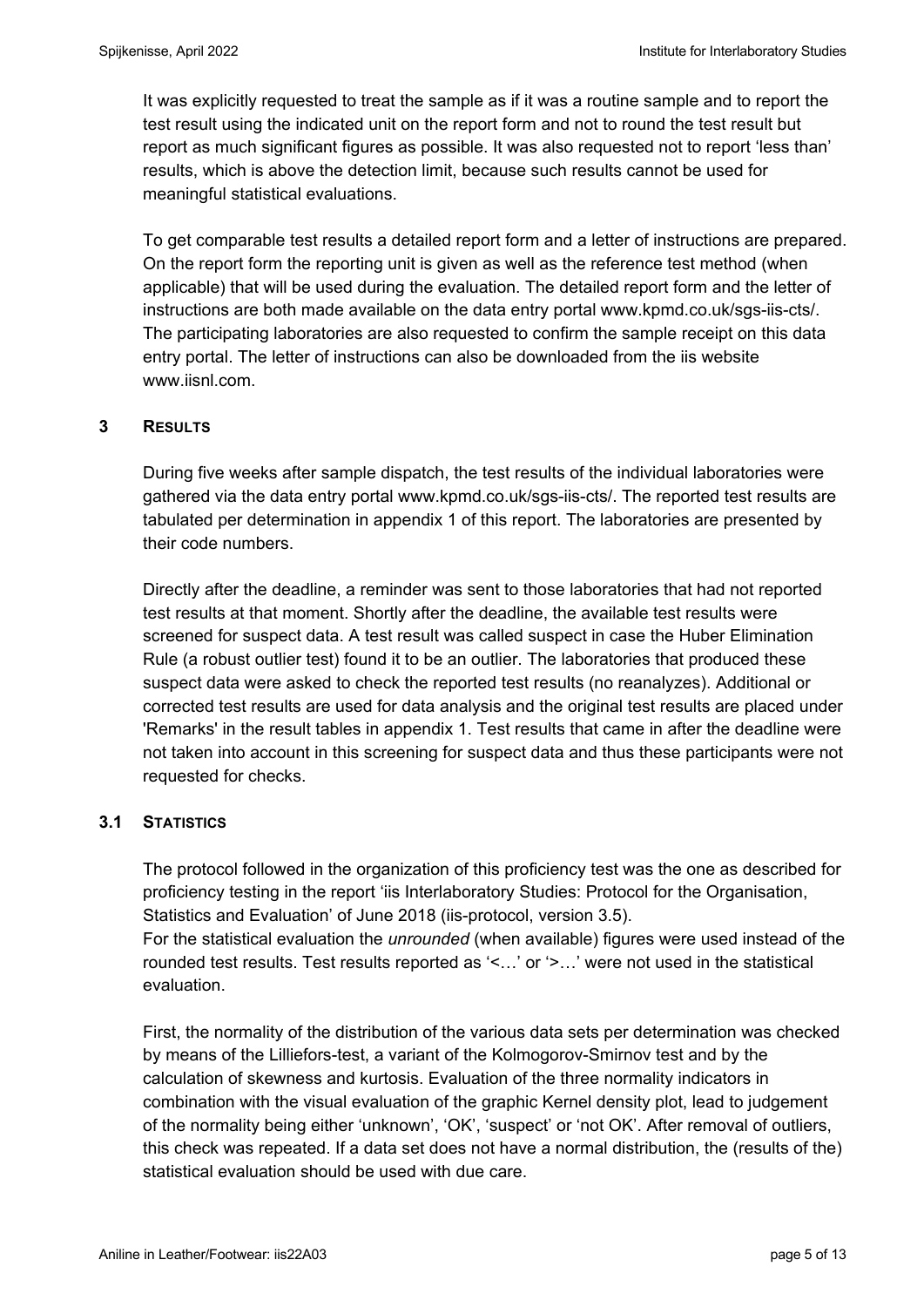The assigned value is determined by consensus based on the test results of the group of participants after rejection of the statistical outliers and/or suspect data.

According to ISO13528 all (original received or corrected) results per determination were submitted to outlier tests. In the iis procedure for proficiency tests, outliers are detected prior to calculation of the mean, standard deviation and reproducibility. For small data sets, Dixon (up to 20 test results) or Grubbs (up to 40 test results) outlier tests can be used. For larger data sets (above 20 test results) Rosner's outlier test can be used. Outliers are marked by  $D(0.01)$  for the Dixon's test, by  $G(0.01)$  or  $DG(0.01)$  for the Grubbs' test and by  $R(0.01)$  for the Rosner's test. Stragglers are marked by D(0.05) for the Dixon's test, by G(0.05) or DG(0.05) for the Grubbs' test and by R(0.05) for the Rosner's test. Both outliers and stragglers were not included in the calculations of averages and standard deviations.

For each assigned value, the uncertainty was determined in accordance with ISO13528. Subsequently the calculated uncertainty was evaluated against the respective requirement based on the target reproducibility in accordance with ISO13528. In this PT, the criterion of ISO13528, paragraph 9.2.1. was met for all evaluated tests, therefore, the uncertainty of all assigned values may be negligible and need not be included in the PT report.

Finally, the reproducibilities were calculated from the standard deviations by multiplying them with a factor of 2.8.

### **3.2 GRAPHICS**

In order to visualize the data against the reproducibilities from literature, Gauss plots were made, using the sorted data for one determination (see appendix 1). On the Y-axis the reported test results are plotted. The corresponding laboratory numbers are on the X-axis. The straight horizontal line presents the consensus value (a trimmed mean). The four striped lines, parallel to the consensus value line, are the +3s, +2s, -2s and -3s target reproducibility limits of the selected reference test method. Outliers and other data, which were excluded from the calculations, are represented as a cross. Accepted data are represented as a triangle.

Furthermore, Kernel Density Graphs were made. The Kernel Density Graph is a method for producing a smooth density approximation to a set of data that avoids some problems associated with histograms. Also, a normal Gauss curve (dotted line) was projected over the Kernel Density Graph (smooth line) for reference. The Gauss curve is calculated from the consensus value and the corresponding standard deviation.

### **3.3 Z-SCORES**

To evaluate the performance of the participating laboratories the z-scores were calculated. As it was decided to evaluate the performance of the participants in this proficiency test (PT) against the literature requirements (derived from e.g. ISO or ASTM test methods), the z-scores were calculated using a target standard deviation. This results in an evaluation independent of the variation of this interlaboratory study.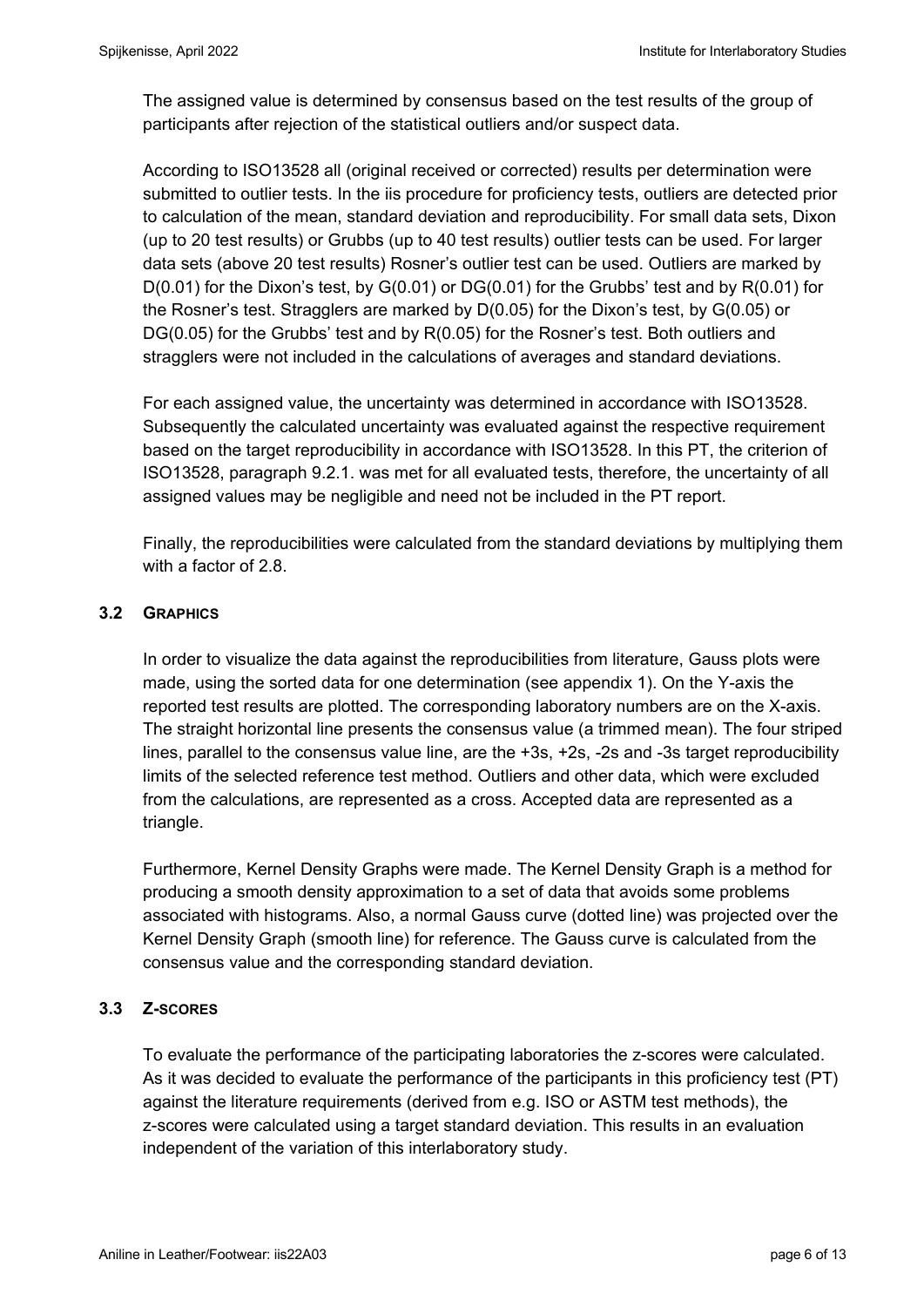The target standard deviation was calculated from the literature reproducibility by division with 2.8. In case no literature reproducibility was available, other target values were used, like Horwitz or an estimated reproducibility based on former iis proficiency tests.

When a laboratory did use a test method with a reproducibility that is significantly different from the reproducibility of the reference test method used in this report, it is strongly advised to recalculate the z-score, while using the reproducibility of the actual test method used, this in order to evaluate whether the reported test result is fit-for-use.

The z-scores were calculated according to:

```
Z_{\text{target}} = (test result - average of PT) / target standard deviation
```
The  $z_{\text{(target)}}$  scores are listed in the test result tables in appendix 1.

Absolute values for z<2 are very common and absolute values for z>3 are very rare. Therefore, the usual interpretation of z-scores is as follows:

 $|z|$  < 1 good  $1 < |z| < 2$  satisfactory  $2 < |z| < 3$  questionable 3 < |z| unsatisfactory

#### **4 EVALUATION**

In this proficiency test no problems were encountered with the dispatch of the samples. One participant reported test results after the final reporting date. In total 24 participants reported 23 numerical test results. Observed were 2 outlying test results, which is 8.7%. In proficiency tests outlier percentages of 3% - 7.5% are quite normal.

The original data set proved to have a normal Gaussian distribution.

#### **4.1 EVALUATION PER TEST**

In this section the reported test results are discussed per test. The test methods which were used by the various laboratories were taken into account for explaining the observed differences when possible and applicable. These test methods are also in the tables together with the original data in appendix 1. The abbreviations used in these tables are explained in appendix 4.

Test methods ISO17234-1 is considered to be the official test methods for the determination of Aniline in leather. Regretfully, ISO17234-1 does not provide precision data for Aniline. Therefore, the calculated reproducibility was compared against the estimated reproducibility calculated with the Horwitz equation.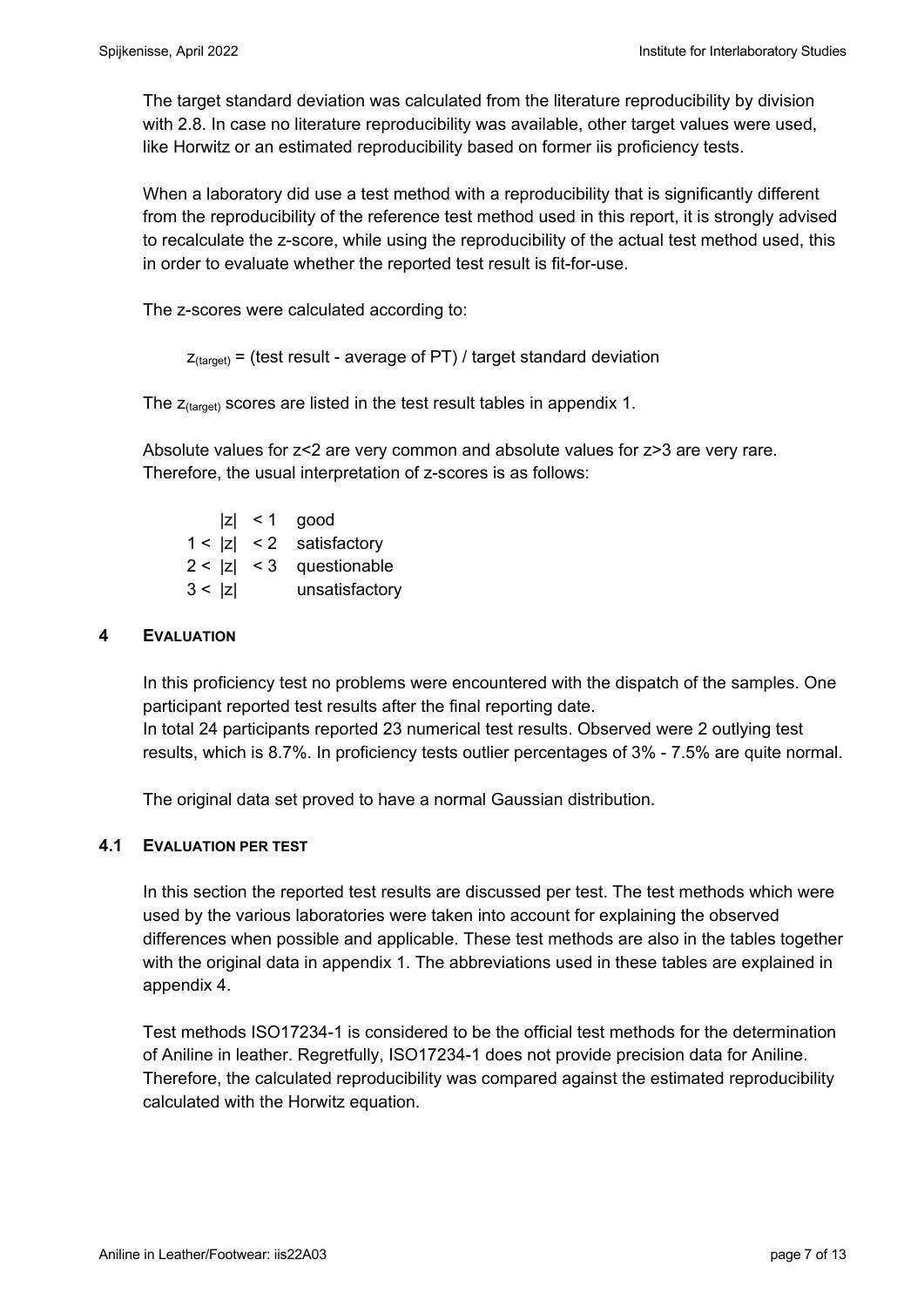Aniline: This determination may be problematic. Two statistical outliers were observed. The calculated reproducibility after rejection of the statistical outliers is not in agreement with estimated reproducibility calculated with the Horwitz equation.

#### **4.2 PERFORMANCE EVALUATION FOR THE GROUP OF LABORATORIES**

A comparison has been made between the reproducibility estimated from the target test method and the reproducibility as found for the group of participating laboratories. The number of significant test results, the average, the calculated reproducibility (2.8 \* standard deviation) and the target reproducibility estimated using the Horwitz equation are presented in the next table.

| Component | . .<br>unit |               | average     | $2.8 * sd$        | R(target) |
|-----------|-------------|---------------|-------------|-------------------|-----------|
| Aniline   | mg/kg       | ົ<br><u>_</u> | 04<br>o 1.u | <u>ഹ പ</u><br>ے.ں | 18.7      |

Table 3: reproducibility of component on sample #22512

Without further statistical calculations, it can be concluded that the group of participating laboratories may have difficulties with the determination of the Aniline. See also the discussions in paragraphs 4.1 and 5.

### **4.3 OVERVIEW OF THE PROFICIENCY TEST OF FEBRUARY 2022**

|                                    | February<br>2022 |
|------------------------------------|------------------|
| Number of reporting laboratories   | 24               |
| Number of numerical test results   | 23               |
| Number of statistical outliers     | 2                |
| Percentage of statistical outliers | 8.7%             |

Table 4: overview of the proficiency tests

In proficiency tests outlier percentages of 3% - 7.5% are quite normal.

The performance of the determination of the proficiency test was compared, expressed as relative standard deviation (RSD) of the PT, see next table.

| Component | February<br>2022 |  |
|-----------|------------------|--|
| Aniline   | 15%              |  |

Table 5: observed uncertainty in PT of 2022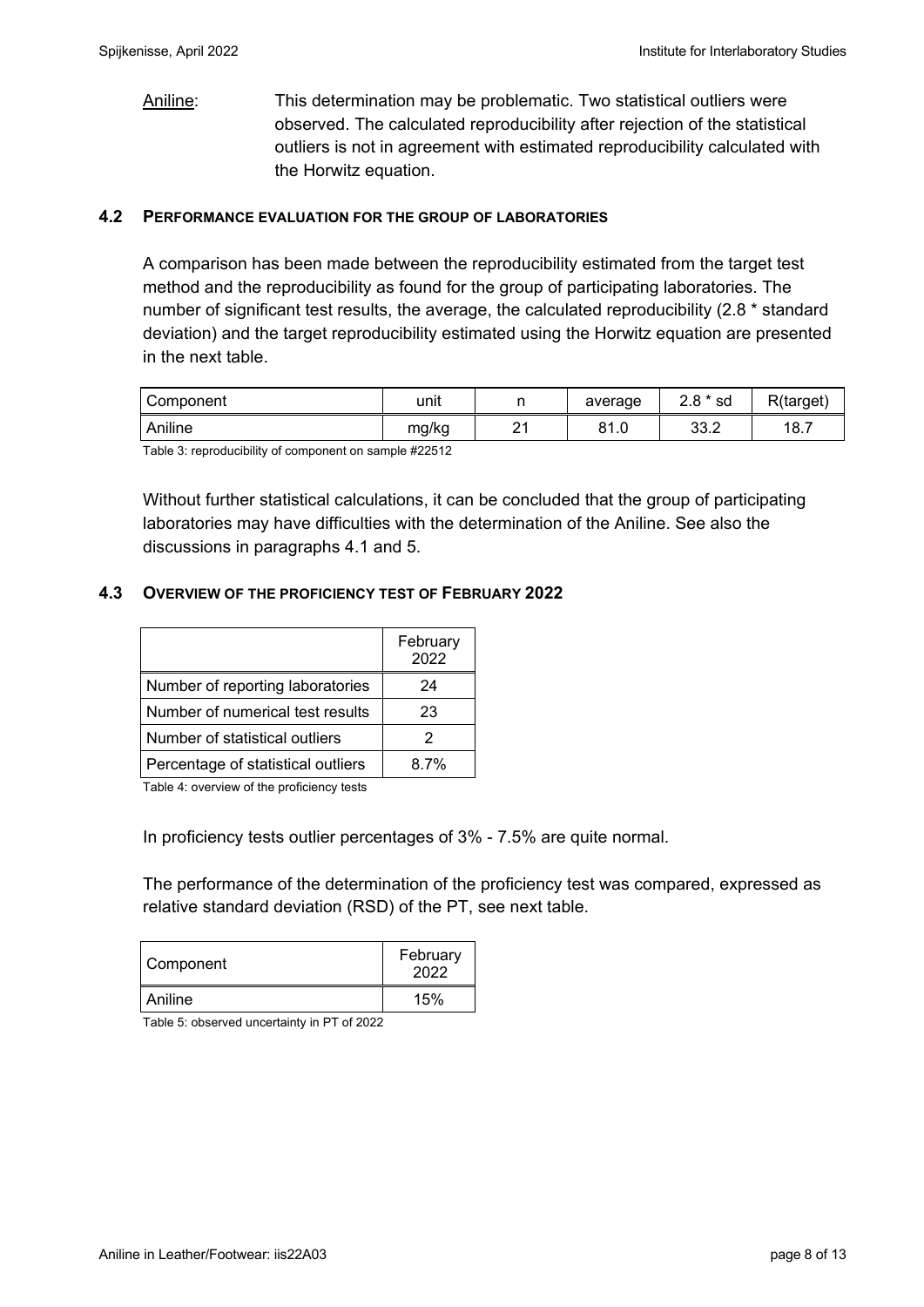### **4.4 EVALUATION OF THE ANALYTICAL DETAILS**

The reported analytical details are listed in appendix 2. The following can be summarized:

- Seventeen of the twenty-three reporting participants reported to be accredited for the determination of Aniline in Leather.
- About two-third of the participants reported to have used 0.5 grams for intake and the rest reported to have used 1 gram.

The effect of sample intake on the determination of Aniline in Leather/Footwear is not significant.

### **5 DISCUSSION**

Almost all reporting participants were able to detect Aniline. The aniline content is expressed as the sum of cleavable Aniline and if appropriate also as chemical residue present free Aniline.

When the results of this interlaboratory study were compared to the LEATHER STANDARD by OEKO-TEX® and with the similar bluesign® systems substances list or BSSL (Table 6), it was noticed that not all participants would make an identical decision about the acceptability of the sample for the determined component.

Compared to the bluesign® systems substances list or BSSL one reporting laboratory would have accepted the sample, while all other laboratories would have rejected the sample. Based on the LEATHER STANDARD by OEKO-TEX® three of the reporting laboratories would reject the sample, while all other laboratories would have accepted the sample.

| Ecolabel             | Limit for all classes |
|----------------------|-----------------------|
| bluesign® BSSL       | $<$ 30 mg/kg          |
| Leather by OEKO-TEX® | $<$ 100 mg/kg         |

Table 6: bluesign® BSSL and LEATHER STANDARD by OEKO-TEX

### **6 CONCLUSION**

Although it can be concluded that almost all participants have no problem with the determination of Aniline in the sample of this PT, each participating laboratory will have to evaluate its performance in this study and decide about any corrective actions if necessary. Therefore, participation on a regular basis in this scheme could be helpful to improve the performance and thus increase of the quality of the analytical results.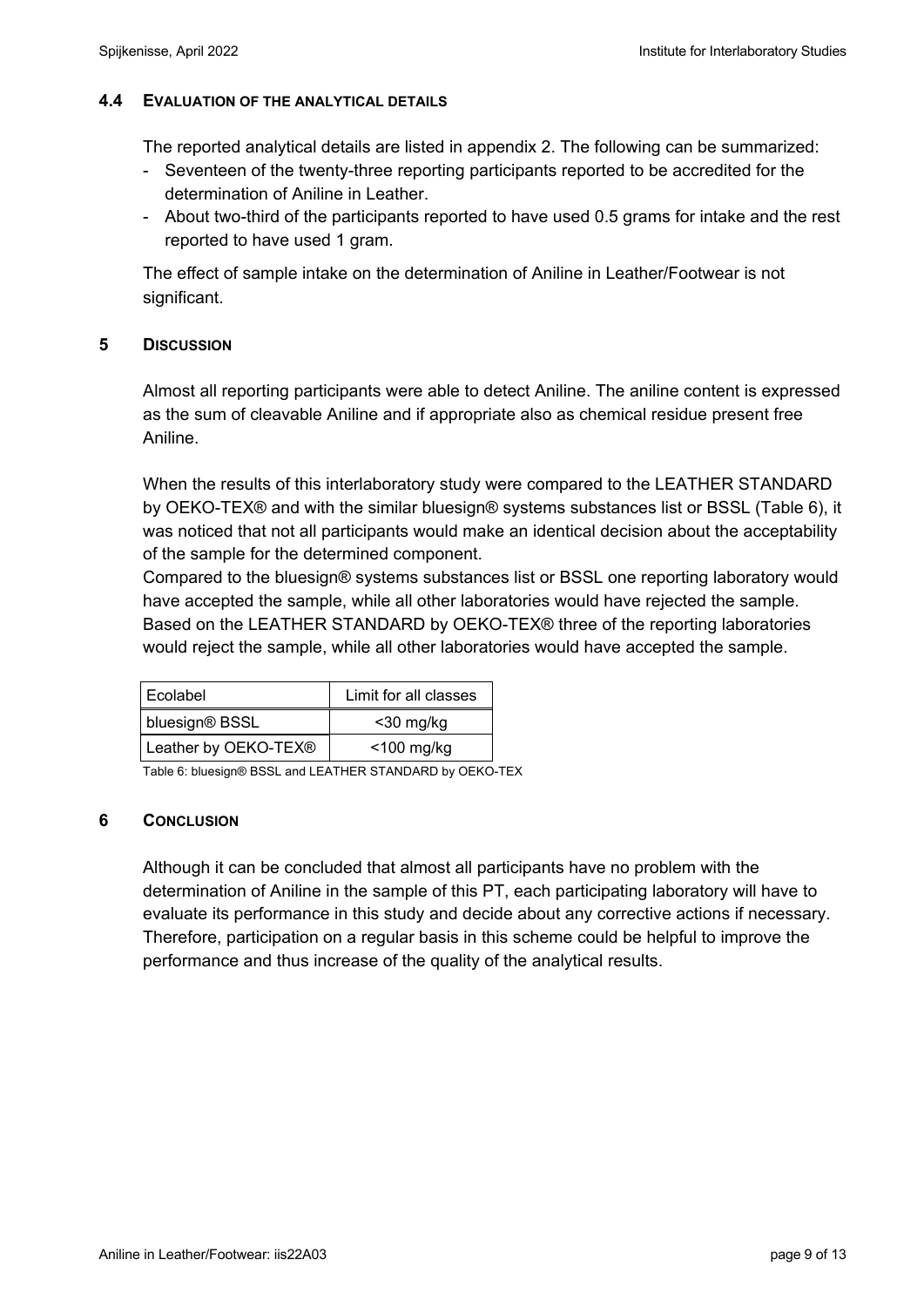#### **APPENDIX 1**

#### Determination of Aniline on sample #22512; results in mg/kg

| lab  | method                                                                                                 | value                                                                         | mark           | $z$ (targ) | ັ<br>ັ<br>remarks                      |
|------|--------------------------------------------------------------------------------------------------------|-------------------------------------------------------------------------------|----------------|------------|----------------------------------------|
| 623  | ISO17234-1                                                                                             | 93.756                                                                        |                | 1.90       |                                        |
| 840  | ISO17234-1                                                                                             | 80.2                                                                          |                | $-0.12$    |                                        |
| 2129 | ISO17234-1 Annex D                                                                                     | 93.5                                                                          |                | 1.86       |                                        |
| 2131 | In house                                                                                               | 85.13                                                                         |                | 0.61       |                                        |
| 2265 | ISO17234-1                                                                                             | 134.2                                                                         | R(0.01)        | 7.95       |                                        |
| 2330 | ISO17234-1                                                                                             | 193.4068                                                                      | C, R(0.01)     | 16.80      | First reported 165.488                 |
| 2352 | ISO17234-1                                                                                             | 70.1                                                                          |                | $-1.63$    |                                        |
| 2358 | ISO17234-1                                                                                             | 82.32                                                                         |                | 0.19       |                                        |
| 2370 | ISO17234-1                                                                                             | 84.4                                                                          |                | 0.50       |                                        |
| 2375 | ISO17234-1                                                                                             | 81                                                                            |                | 0.00       |                                        |
| 2378 | ISO17234-1                                                                                             | 69                                                                            |                | $-1.80$    |                                        |
| 2380 | ISO17234-1                                                                                             | 90.60                                                                         |                | 1.43       |                                        |
| 2386 | DIN17234-1                                                                                             | 86.6                                                                          |                | 0.83       |                                        |
| 2390 | ISO17234-1                                                                                             | 97.86                                                                         |                | 2.52       |                                        |
| 2492 | ISO17234-1                                                                                             | 75.11                                                                         |                | $-0.88$    |                                        |
| 2495 | In house                                                                                               | 77.27                                                                         |                | $-0.56$    |                                        |
| 2590 | In house                                                                                               | 65                                                                            | C              | $-2.39$    | First reported 49.5                    |
|      | 2695 In house                                                                                          | 52.024                                                                        |                | $-4.33$    |                                        |
|      | 2743 ISO/TS17234-1                                                                                     | 67.14                                                                         |                | $-2.08$    |                                        |
| 2826 | ISO17234-1                                                                                             | 84.744                                                                        |                | 0.56       |                                        |
| 3172 | In house                                                                                               | 100.65                                                                        |                | 2.93       |                                        |
| 3176 | ISO17234-1                                                                                             | 87.25                                                                         |                | 0.93       |                                        |
| 3210 | In house                                                                                               | ~10                                                                           |                | $<$ -10.62 | Possibly a false negative test result? |
| 3230 | In house                                                                                               | 77.8231                                                                       |                | $-0.48$    |                                        |
|      | normality<br>n<br>outliers<br>mean $(n)$<br>st. dev. (n)<br>R(calc.)<br>st.dev.(Horwitz)<br>R(Horwitz) | OK<br>21<br>$\overline{2}$<br>81.023<br>11.8452<br>33.166<br>6.6904<br>18.733 | <b>RSD=15%</b> |            |                                        |



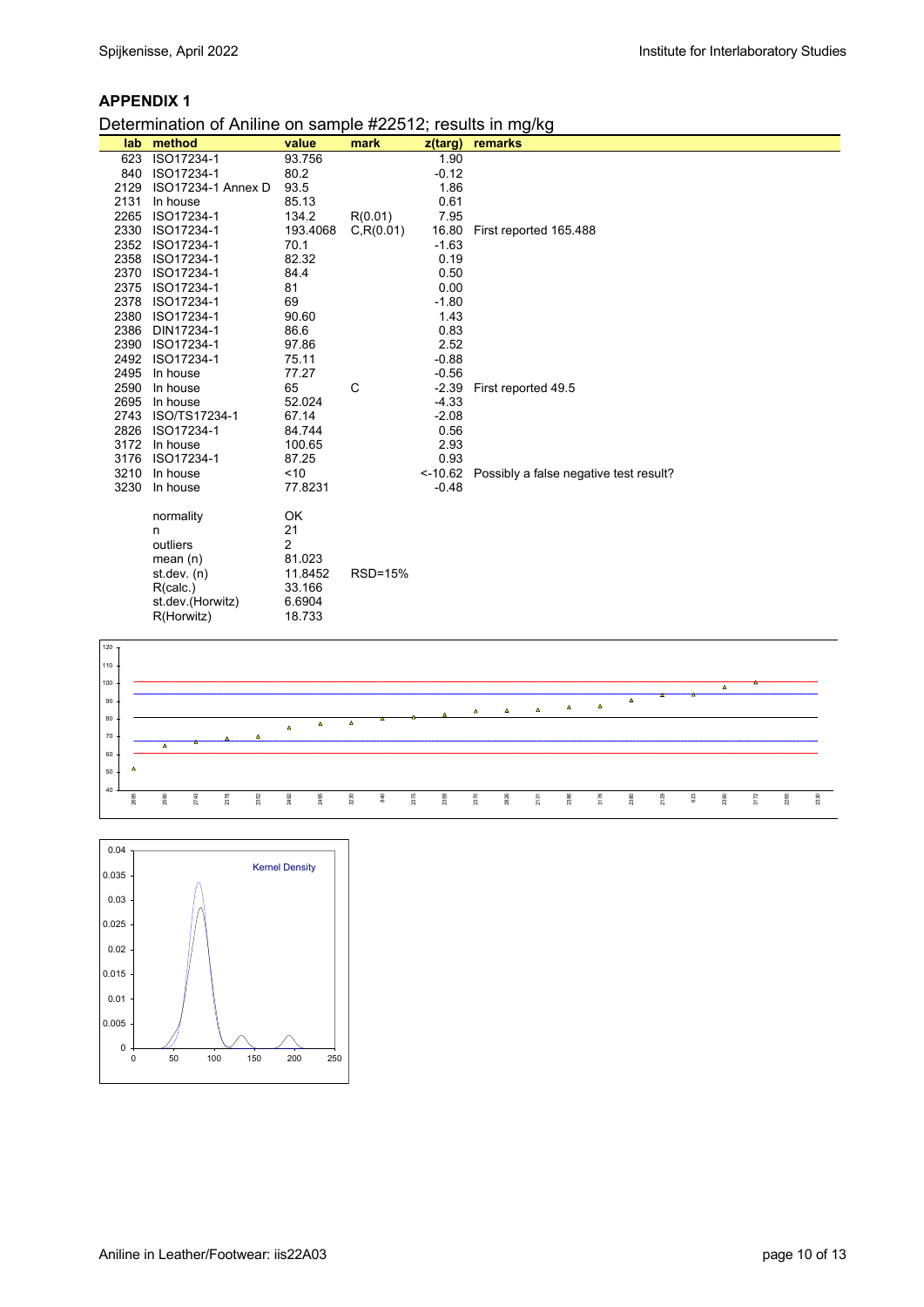# **APPENDIX 2 Analytical details**

|            |                                       | <b>Sample</b>        | <b>Remarks</b>                                                                       |
|------------|---------------------------------------|----------------------|--------------------------------------------------------------------------------------|
|            | <b>ISO/IEC17025</b><br>lab accredited | intake<br>(in grams) |                                                                                      |
| 623        | Yes                                   | 1 gram               |                                                                                      |
| 840        | No                                    | 0.5G                 |                                                                                      |
| 2129       | Yes                                   | 0,5                  |                                                                                      |
| 2131       | Yes                                   | 0.5                  |                                                                                      |
| 2265       | No                                    | 0,5g                 |                                                                                      |
| 2330 Yes   |                                       | 1 gram               |                                                                                      |
| 2352 Yes   |                                       | 0.5g                 |                                                                                      |
| 2358 Yes   |                                       |                      |                                                                                      |
| 2370 Yes   |                                       | $1.0$ gram           |                                                                                      |
|            |                                       | 0.5 <sub>g</sub>     |                                                                                      |
| 2375 Yes   |                                       | 1g                   |                                                                                      |
| 2378       | No                                    | 1G                   |                                                                                      |
| 2380       | No                                    | 0.50 <sub>g</sub>    |                                                                                      |
| 2386 Yes   |                                       | 0,5g                 |                                                                                      |
| 2390 Yes   |                                       | 0.5g                 |                                                                                      |
| 2492 Yes   |                                       | 0.5g                 |                                                                                      |
| 2495       | No                                    | 0.5                  |                                                                                      |
| 2590       | Yes                                   | 1g                   |                                                                                      |
| 2695 Yes   |                                       | 1                    |                                                                                      |
| 2743 Yes   |                                       | 0.5 <sub>g</sub>     |                                                                                      |
| 2826 Yes   |                                       | 0.5000g              |                                                                                      |
| $3172 - -$ |                                       |                      |                                                                                      |
| 3176 Yes   |                                       | 0.5                  |                                                                                      |
| 3210 No    |                                       | 1 gram               | extraction with acetonitrile with ultrasound (60 min at 60°C) Analysis with LC/MS-MS |
| 3230 Yes   |                                       | 0.5g                 |                                                                                      |
|            |                                       |                      |                                                                                      |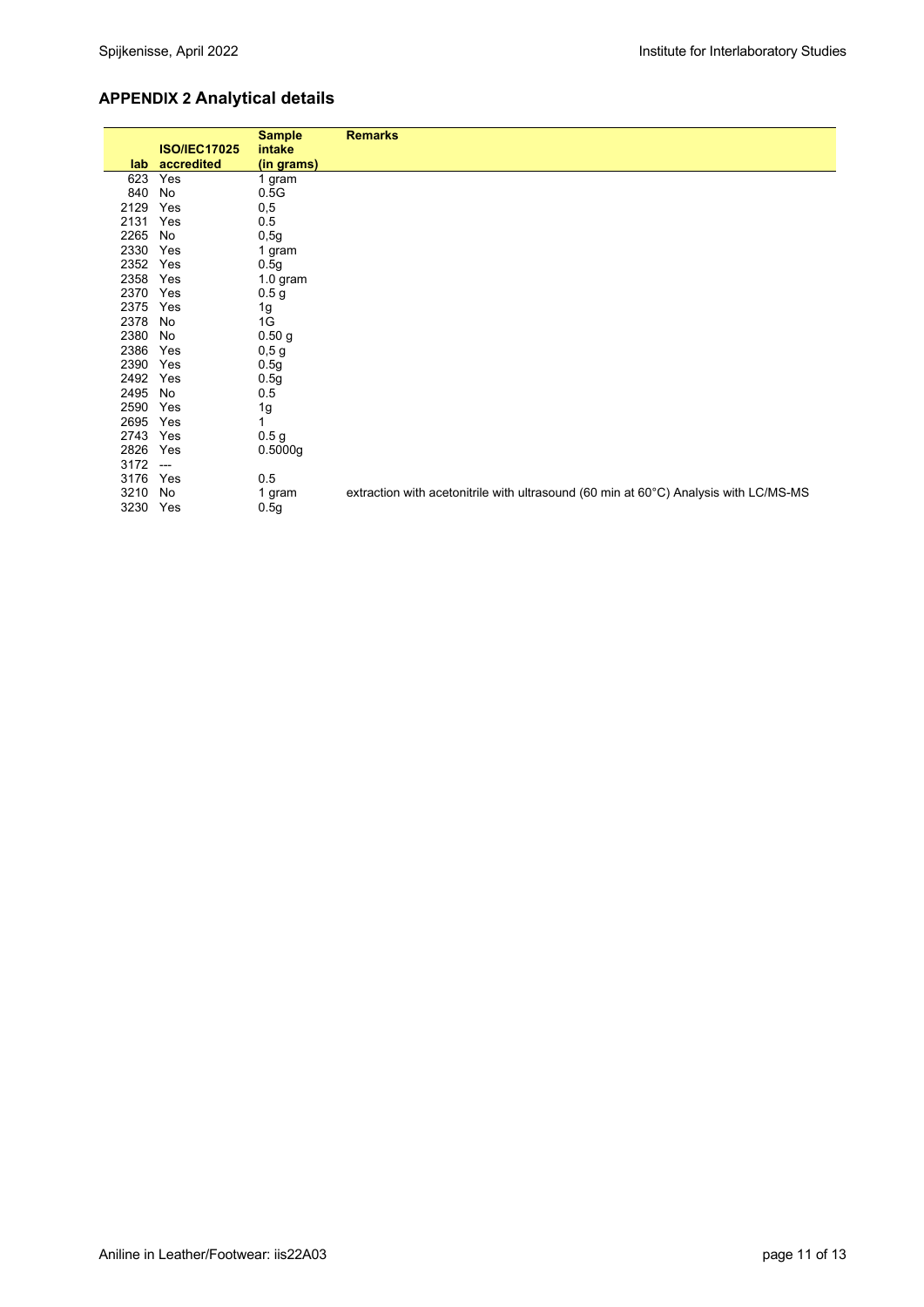#### **APPENDIX 3**

#### **Number of participants per country**

 1 lab in BANGLADESH 1 lab in CAMBODIA 1 lab in FRANCE 3 labs in GERMANY 3 labs in HONG KONG 1 lab in INDONESIA 5 labs in ITALY 1 lab in MAURITIUS 2 labs in P.R. of CHINA 1 lab in PAKISTAN 1 lab in SWITZERLAND 1 lab in TAIWAN 2 labs in TURKEY 1 lab in VIETNAM